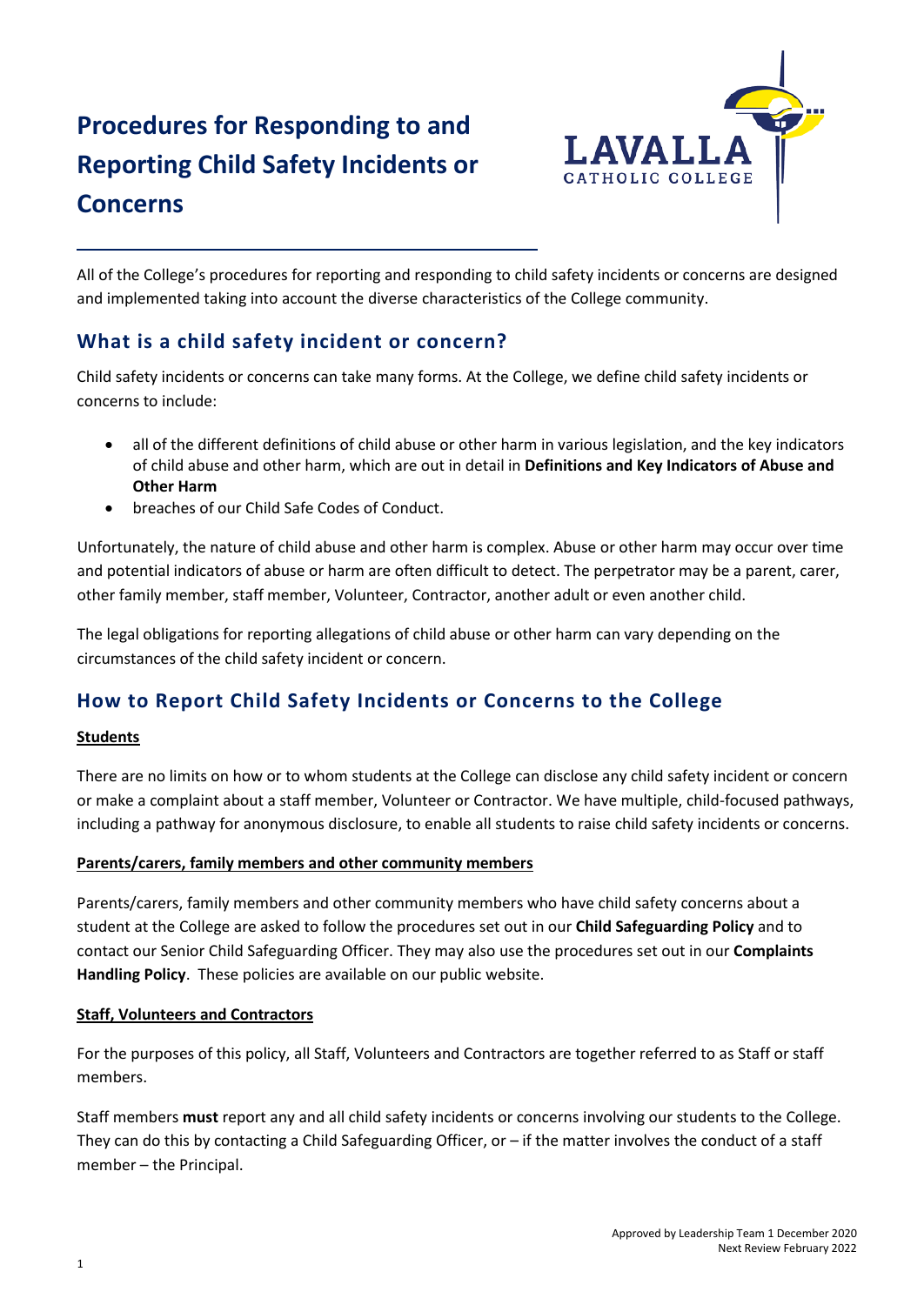Staff members must also follow our procedures for responding to incidents or disclosures of child abuse or other harm, or suspected child abuse or other harm, including by making any required reports to external agencies.

These policies and procedures make clear that reporting internally to or consulting with a Child Safeguarding Officer does not change any obligation under legislation to report to an external authority.

# **The College's Response to Internal Reports**

The College will take appropriate, prompt action in response to all child safety incidents or concerns, including all allegations or disclosures of abuse or other harm, that are reported internally to the College, including by:

- all matters that meet the required relevant thresholds being reported externally to the DHHS Child Protection, the Police, the Commission for Children and Young People (CCYP), and/or the Victorian Institute of Teaching, depending on the issues raised
- the College fully cooperating with any resulting investigation by an external agency
- protecting any student connected to the incident or concern until it is resolved and providing ongoing support to those affected
- taking particular measures in response to child safety incidents or concerns about an Aboriginal or Torres Strait Islander student, a student from a culturally and/or linguistically diverse background or a student with a disability
- securing and retaining records of the child safety incident or concern and the College's response to it.

Child safety incidents or concerns involving the conduct of a current or former staff member that are raised by a student, parent/carer or family or community member will be addressed in accordance with our **Procedures for Managing Child Safety Incidents or Concerns At or Involving the College or its Staff, Volunteers or Contractors** together with any relevant guidelines set out in our **Complaints Handling Policy,** regardless of how that concern was raised. These policies are available on our public website.

# **Obligations to Respond and Report**

There are a number of legal obligations that College and its Staff must follow when responding to child safety incidents or concerns. These are summarised below.

### **Failure to Protect**

In Victoria, it is a crime if a person who occupies a position within or in relation to the College:

- knows that there is a substantial risk that:
	- $\circ$  a child (aged under 16) who is under the care, supervision or authority of the College
	- o will become a victim of a sexual offence committed by an adult associated with the organisation and
- has, by reason of their position, the power or responsibility to reduce or remove that risk and
- negligently fails to reduce or remove that risk.

This criminal offence is known as 'Failure to Protect' and, in the College context, it covers failures to protect a student aged under 16 from sexual abuse by any adult staff member.

The College also has a common law duty to protect **all** students from reasonably foreseeable risks of harm, including risks of **all** types of child abuse or other harm that may arise from Staff as well as from others.

To help Staff meet these obligations, it is our policy that if a staff member knows that **any** adult associated with the College (including Staff, Volunteers, Contractors, students aged 18 or over, parents/carers and other family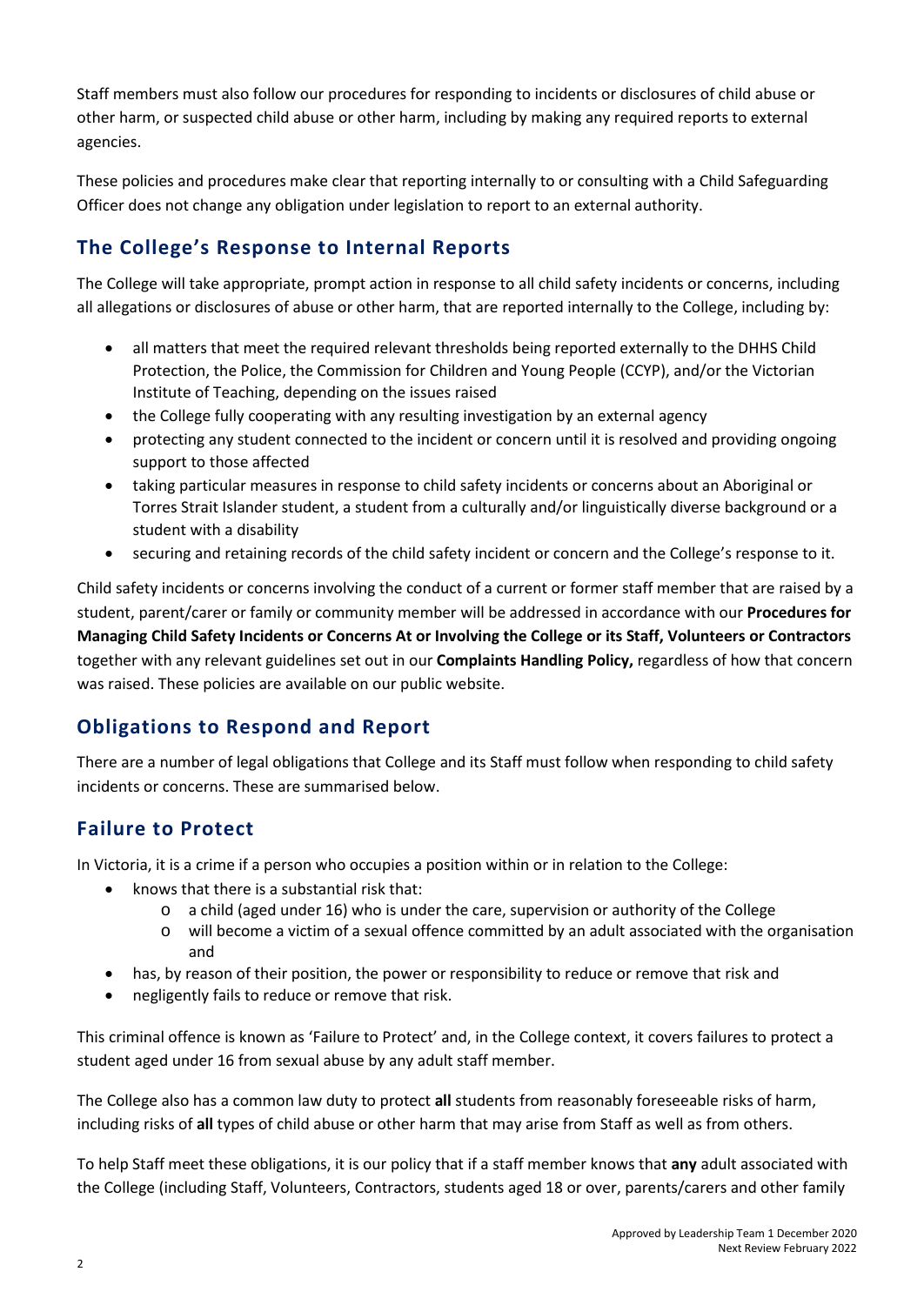members of students) poses a substantial risk of sexually abusing a student, or a reasonably foreseeable risk of child abuse or other harm to a student, they **must** take any actions to reduce or remove that risk that are within their power or responsibilities to take.

In addition, they **must** report the matter to the Principal (or to a designated alternative person if the adult who poses the risk is the Principal).

They **must** also follow the appropriate external reporting procedures listed below.

### **Mandatory Reporting to DHHS Child Protection**

Although everyone has a moral and social responsibility to report concerns about child abuse or other harm, some professionals are legally required to make a report to the Department of Health and Human Services (DHHS Child Protection) if – during the course of their professional work or carrying out duties of their office, position or employment – they:

- they form a belief on reasonable grounds
	- that a child (aged under 17) is in need of protection because:
		- $\circ$  the child has suffered or is likely to suffer significant harm as a result of physical injury or sexual abuse and
		- o the child's parents have not protected or are unlikely to protect the child from the harm.

At the College, the following people are Mandatory Reporters:

- teachers
- the Principal
- medical practitioners
- nurses
- registered psychologists
- early childhood workers
- persons in religious ministry
- school counsellors.

Mandatory Reports must be made either to DHHS Child Protection or to the Police.

### **Non-Mandatory Reporting to DHHS Child Protection**

Under the law, **anyone** can report the following to DHHS Child Protection:

- significant concerns for the wellbeing of a child (aged under 17) (wellbeing reports)
- a child (aged under 17) who the person believes on reasonable grounds to be in need of protection (protective intervention reports)
- a child (aged under 18) who the person believes on reasonable grounds is in need of therapeutic treatment because they are exhibiting sexually abusive behaviours (therapeutic treatment reports).

Together, we call these 'Non-Mandatory Reports to DHHS Child Protection.'

All of these reports are voluntary under the law.

However, although Non-Mandatory Reporting to DHHS Child Protection is voluntary under the law, it is the College's policy that **all** Staff (including those who are not Mandatory Reporters) **must**, in certain circumstances, make wellbeing reports, protective intervention reports and therapeutic treatment reports to DHHS Child Protection.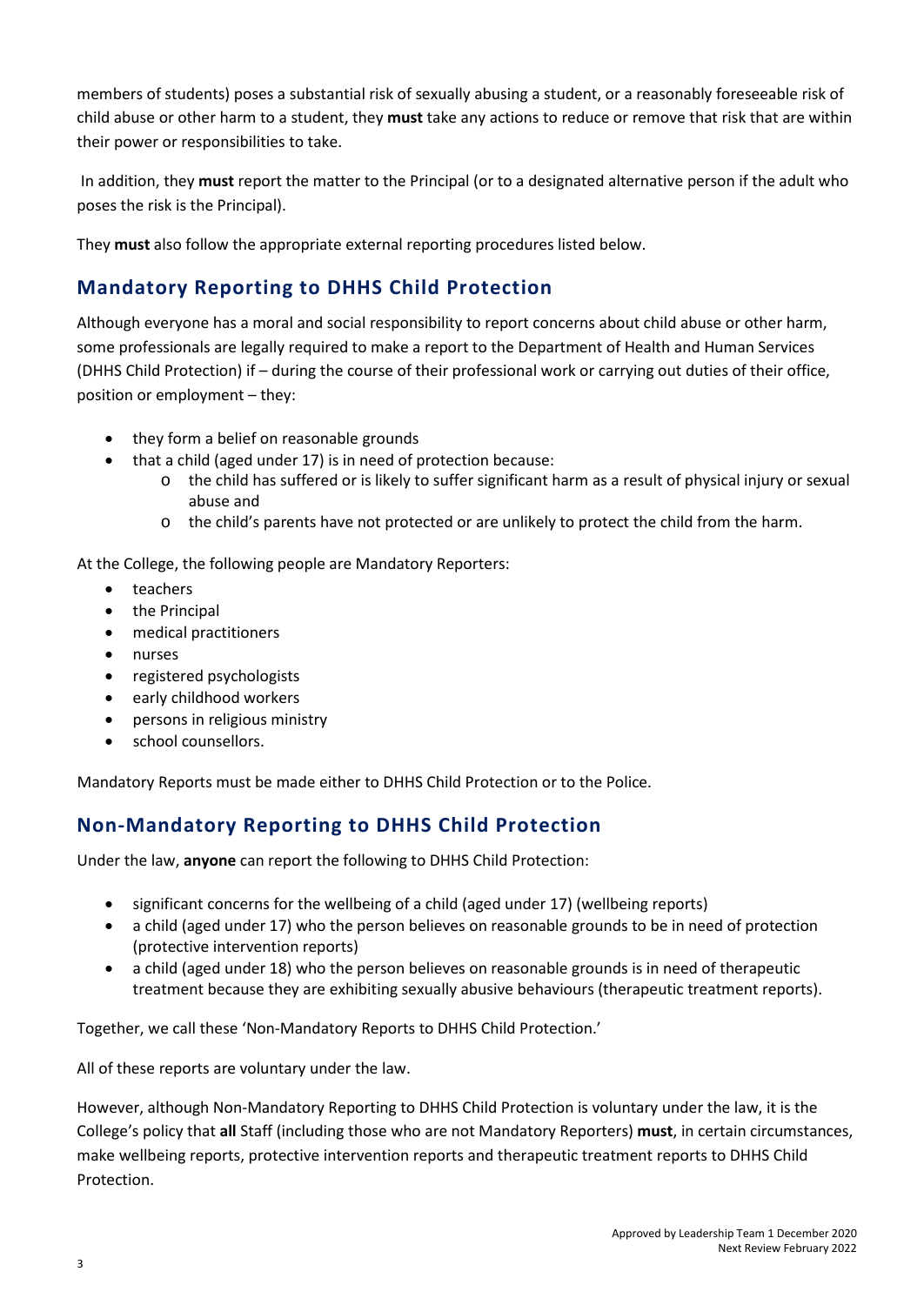This aligns with the 4 Critical Actions set out in **PROTECT Four Critical Actions for Schools: Responding to Incidents, Disclosures or Suspicions of Child Abuse**.

#### **Mandatory Reporting (of Sexual Offences Against Children) to Police**

Victorian law requires that any person aged 18 or over who forms a reasonable belief that a sexual offence has been committed by an adult (a person aged 18 years or over) against a child (aged under 16) must report that information to the Police.

We call this Mandatory Reporting to Police.

Failure to do this is a criminal offence known as 'Failure to Disclose.'

Any adult at the College who has concerns that another adult, including a staff member or any other adult, has committed a sexual offence against a person who, at the time of the offence, was aged under 16 (including a current or former student) **must** immediately report their concerns to the Victoria Police, except in certain circumstances.

Sexual offences committed against a child aged under 16 by a student who is themselves aged under 18 do not fall under the Failure to Disclose offence. However, this must still be reported to Police (see **Responding to Student Sexual Offending** below).

### **Non-Mandatory Reporting to Police**

Although not required by law to do so, it is the College's policy that the following **must** be reported to Police:

- sexual offences committed by a student under the age of 18 against another person. See **Responding to Student Sexual Offending** below.
- concerns for a student's immediate safety
- knowledge or suspicions that a student aged 18 or over is being abused or harmed, but only if the student consents to the report
- where a student is partaking in illegal activity that is extreme in nature or poses a high risk to the student. See **Responding to Other Concerns About the Wellbeing of a Student** below.

#### **Reportable Conduct**

Victorian law requires the Head of Entity (HOE) at the College to report to the Commission for Children and Young People (CCYP) any allegation that a College staff member has committed reportable conduct or misconduct that may involve reportable conduct (a reportable allegation).

Our HOE is the Principal. If the allegations are against the Principal, then the MSA Regional Director will take on the role of the HOE.

Reportable conduct includes:

- a sexual offence or sexual misconduct committed against, with or in the presence of, a child, whether or not a criminal proceeding in relation to the offence has been commenced or concluded
- physical violence committed against, with or in the presence of, a child
- any behaviour that causes significant emotional or psychological harm to a child
- significant neglect of a child.

To enable the College to fulfil its reporting obligations, it is our policy that if a staff member forms a reasonable belief that another staff member at the College has engaged in reportable conduct or misconduct that may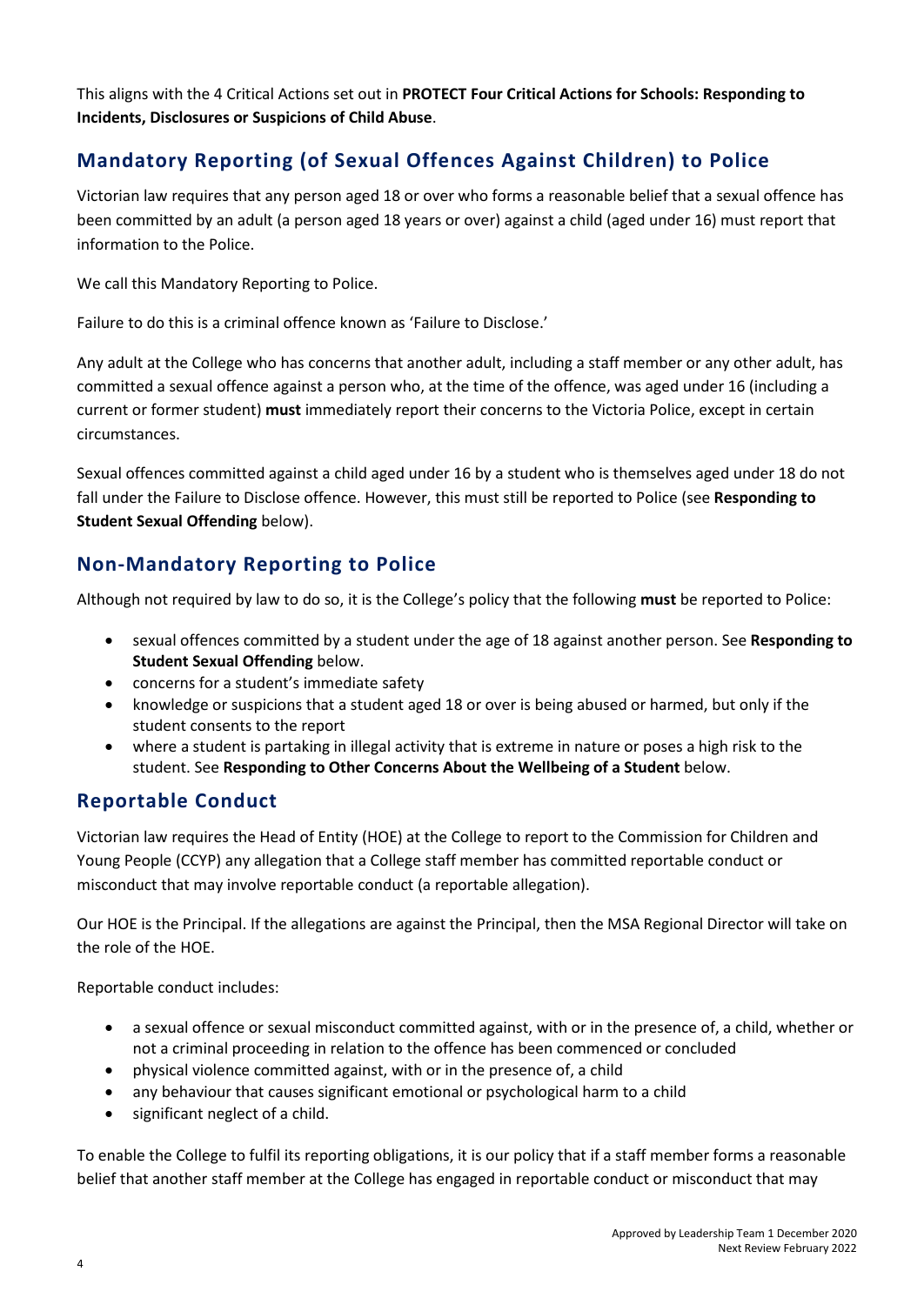involve reportable conduct, they **must** immediately report their concerns to the Principal (or the MSA Regional Director if the allegations involve the Principal) or a College Child Safeguarding Officer.

They must also consider whether they are required to make a Mandatory or Non-Mandatory report to DHHS Child Protection, take any other action or make any other external reports

### **Teacher Misconduct that is Reportable to the Victorian Institute of Teaching**

Registered teachers in Victoria are exempt from the Working with Children Check (WWCC) scheme. To align teacher registration with the WWCC scheme, Victorian law requires that registered teachers notify the Victorian Institute of Teaching (VIT) if they are charged with, committed for trial for, or convicted or found guilty of certain criminal offences (that accord with those relevant to Working with Children Checks) or if they have been issued with a negative notice in relation to the Working with Children Check.

Victorian law also requires that the College notify the VIT if it becomes aware that a teacher has been charged with, or convicted or found guilty of, these criminal offences or has been given a negative notice.

The College must dismiss or remove from its employment or engagement any teacher who has been convicted or found guilty of these criminal offences or been given a negative notice.

The College must also notify the VIT if the College has taken **any** action against a registered teacher in response to allegations that raise concerns about the teacher's fitness to teach.

To enable the College to fulfil its obligations, it is our policy that:

- registered teachers **must** inform the Principal (or, if they are the Principal, the Chair of the governing body) if they are charged with, committed for trial for, or convicted or found guilty of a relevant offence or if they have been given a negative notice in relation to a WWCC
- all Staff **must** immediately report to the Principal (or, if the incident or allegation involves the Principal, to the Chair of the governing body) any incident or allegation that raises concerns about a teacher's fitness to teach.

### **Responding to Sexual Behaviour in Children and to Student Sexual Offending**

Knowing how to identify and respond to all sexual behaviour in students, whether it be age-appropriate, concerning, harmful or student sexual offending, helps Staff to support the development of healthy sexuality and protect students from abuse and other harm.

#### **Recognising and Responding to Sexual Behaviour in Children**

The College references the True Traffic Lights® Framework to enable Staff to identify, recognise and respond to all forms of sexual behaviour. The Traffic Lights® Framework categorises sexual behaviour as green, orange or red light.

As a general guide:

- **Red light sexual behaviours** are those that are problematic or harmful, including forceful, secretive, compulsive, coercive or degrading sexual behaviours. These behaviours signal the need to provide immediate protection and follow up support.
- **Orange light sexual behaviours** are those that are outside normal behaviour in terms of persistence, frequency or inequality in age, power or ability. These behaviours signal the need to monitor and provide extra support.